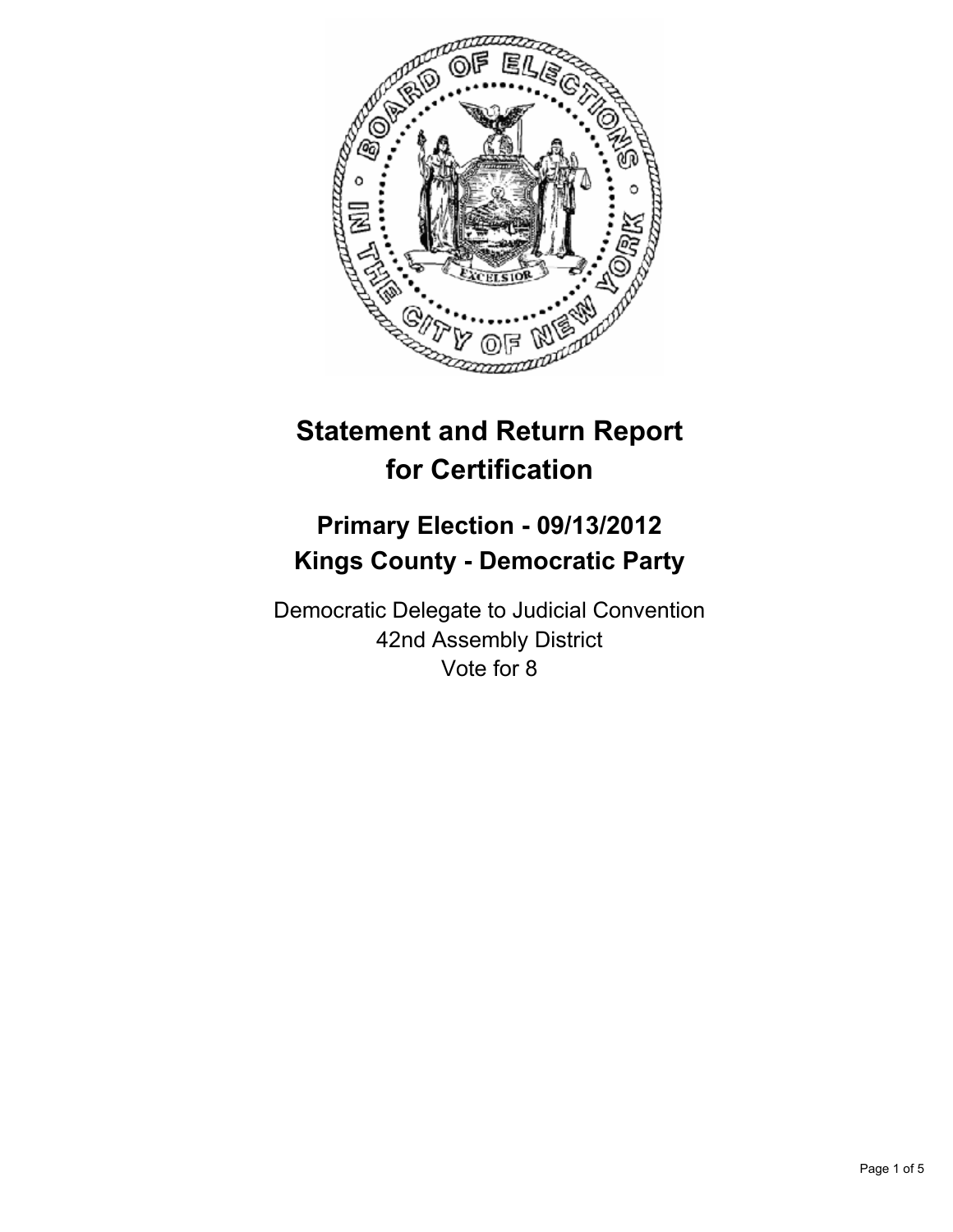

#### **Assembly District 42**

| <b>PUBLIC COUNTER</b>                                    | 5,667        |
|----------------------------------------------------------|--------------|
| <b>EMERGENCY</b>                                         | 1            |
| ABSENTEE/MILITARY                                        | 158          |
| <b>FEDERAL</b>                                           | 0            |
| <b>SPECIAL PRESIDENTIAL</b>                              | 0            |
| <b>AFFIDAVIT</b>                                         | 135          |
| <b>Total Ballots</b>                                     | 5,961        |
| Less - Inapplicable Federal/Special Presidential Ballots | 0            |
| <b>Total Applicable Ballots</b>                          | 5,961        |
| MARY L. HOBSON                                           | 2,372        |
| CHAIM M. DEUTSCH                                         | 1,298        |
| MICHELE ADOLPHE                                          | 2,216        |
| ROBERT B. MANAGO                                         | 1,129        |
| JOSEPH STAMM                                             | 1,309        |
| <b>EMMANUEL C. VAMBRAN</b>                               | 962          |
| <b>ERNEST M. SKINNER</b>                                 | 1,455        |
| <b>SAM I. MASLOW</b>                                     | 1,201        |
| RITA C. JOSEPH                                           | 1,865        |
| <b>MABLE ROBERTSON</b>                                   | 1,447        |
| PIERRE J. GEDEON                                         | 1,306        |
| JEAN CLAUDE FRANCISQUE                                   | 1,279        |
| NATASHA FIEVRE-HAMILTON                                  | 1,112        |
| AARON BLINDER (WRITE-IN)                                 | 1            |
| BERNARD PHIFER (WRITE-IN)                                | 1            |
| CHARLES FINKELSTEIN (WRITE-IN)                           | $\mathbf{1}$ |
| CHARLOTTE MIRER (WRITE-IN)                               | 1            |
| E FREDERICK MIRER (WRITE-IN)                             | 1            |
| EDWARDNI LIEBERMAN (WRITE-IN)                            | $\mathbf{1}$ |
| JACOB MIRER (WRITE-IN)                                   | 1            |
| KEVIN PARKER (WRITE-IN)                                  | 2            |
| LISAN ZAGHI (WRITE-IN)                                   | 1            |
| MEYER APFELDORF (WRITE-IN)                               | 1            |
| MICHAEL MIRER (WRITE-IN)                                 | 1            |
| MINDY BACKSTEIN (WRITE-IN)                               | 1            |
| NICK PERRY (WRITE-IN)                                    | 3            |
| NYDIA VELASQUEZ (WRITE-IN)                               | 1            |
| PAUL DEXTER (WRITE-IN)                                   | 1            |
| QUENTIN PHIFER (WRITE-IN)                                | 1            |
| ROCHELLE GOLDBERG (WRITE-IN)                             | 1            |
| SHEILA SILVERMAN (WRITE-IN)                              | $\mathbf{1}$ |
| SHLOMO MOSTOFSKY (WRITE-IN)                              | 2            |
| TOBI PARKS (WRITE-IN)                                    | 2            |
| TRACY R NEIMAN (WRITE-IN)                                | $\mathbf 1$  |
| UNATTRIBUTABLE WRITE-IN (WRITE-IN)                       | 263          |
| WENDY LOUIS JEUNE (WRITE-IN)                             | 1            |
| WESLEY LAPOMMERA (WRITE-IN)                              | 1            |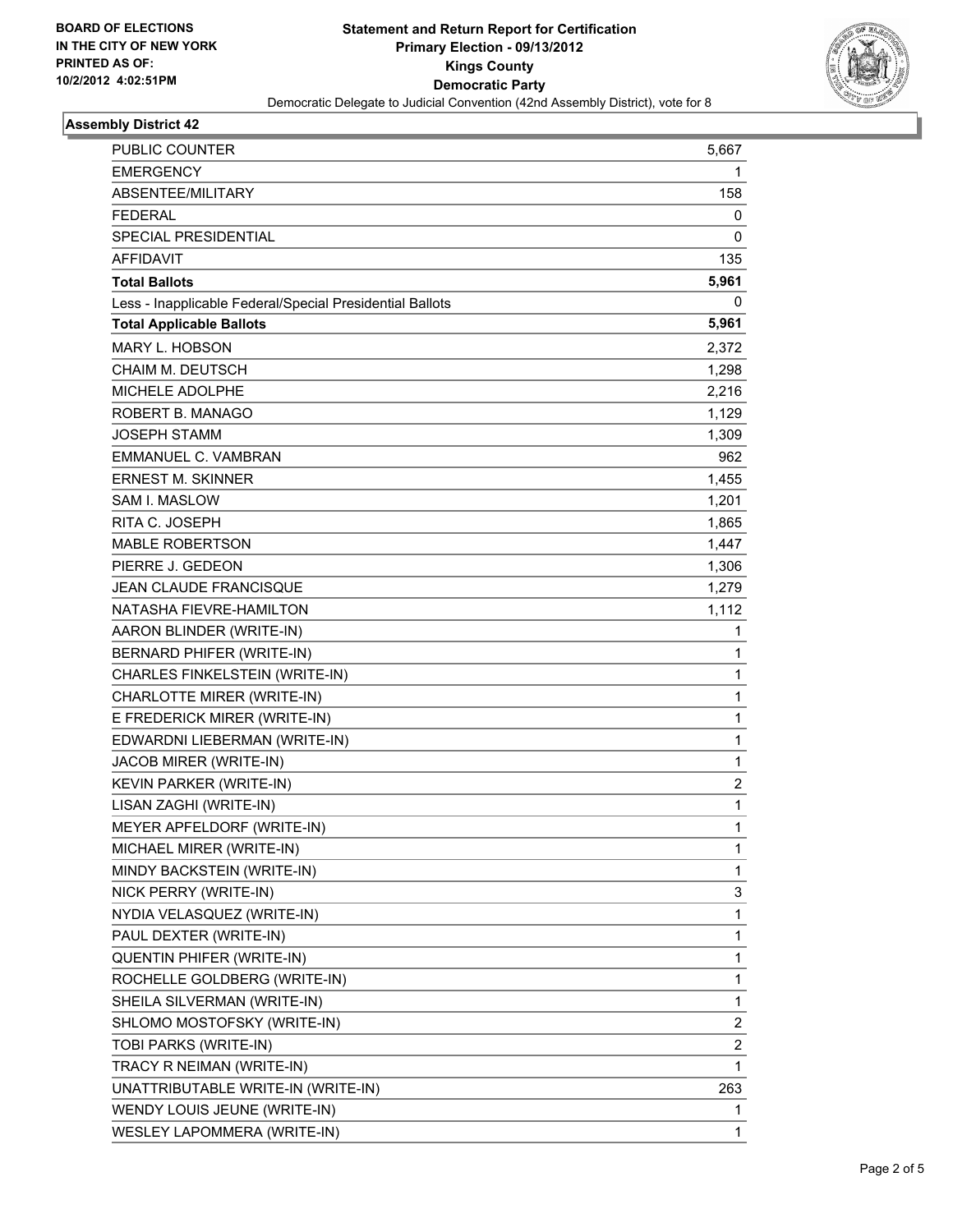

#### **Assembly District 42**

| WINIFRED AKINS (WRITE-IN) |        |
|---------------------------|--------|
| <b>Total Votes</b>        | 19.243 |
| Unrecorded                | 28.445 |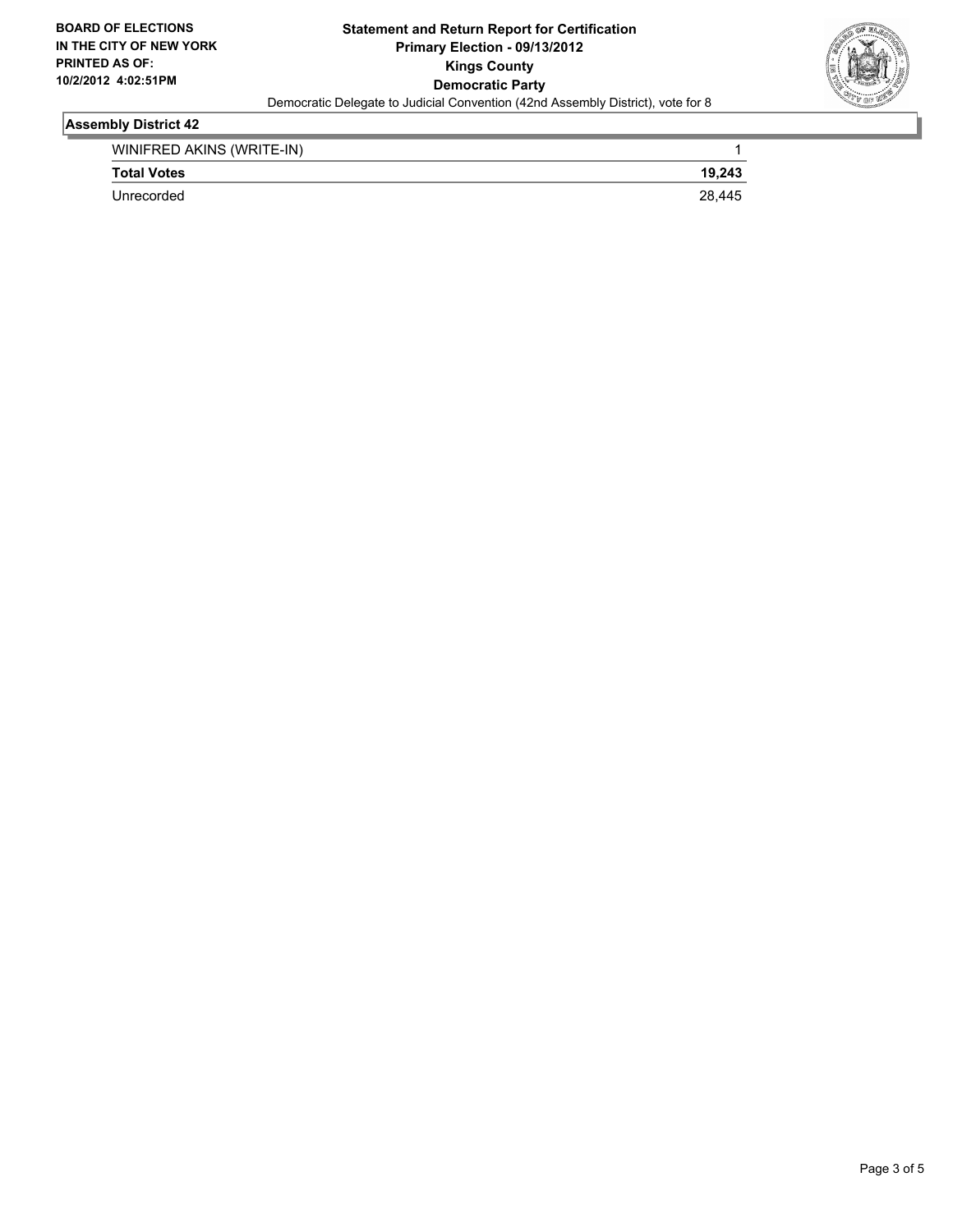

#### **Total for Democratic Delegate to Judicial Convention (42nd Assembly District) - Kings County**

| PUBLIC COUNTER                                           | 5,667          |
|----------------------------------------------------------|----------------|
| <b>EMERGENCY</b>                                         | 1              |
| ABSENTEE/MILITARY                                        | 158            |
| FEDERAL                                                  | 0              |
| SPECIAL PRESIDENTIAL                                     | 0              |
| <b>AFFIDAVIT</b>                                         | 135            |
| <b>Total Ballots</b>                                     | 5,961          |
| Less - Inapplicable Federal/Special Presidential Ballots | 0              |
| <b>Total Applicable Ballots</b>                          | 5,961          |
| MARY L. HOBSON                                           | 2,372          |
| <b>CHAIM M. DEUTSCH</b>                                  | 1,298          |
| MICHELE ADOLPHE                                          | 2,216          |
| ROBERT B. MANAGO                                         | 1,129          |
| <b>JOSEPH STAMM</b>                                      | 1,309          |
| <b>EMMANUEL C. VAMBRAN</b>                               | 962            |
| <b>ERNEST M. SKINNER</b>                                 | 1,455          |
| SAM I. MASLOW                                            | 1,201          |
| RITA C. JOSEPH                                           | 1,865          |
| MABLE ROBERTSON                                          | 1,447          |
| PIERRE J. GEDEON                                         | 1,306          |
| JEAN CLAUDE FRANCISQUE                                   | 1,279          |
| NATASHA FIEVRE-HAMILTON                                  | 1,112          |
| AARON BLINDER (WRITE-IN)                                 | 1              |
| BERNARD PHIFER (WRITE-IN)                                | 1              |
| CHARLES FINKELSTEIN (WRITE-IN)                           | $\mathbf{1}$   |
| CHARLOTTE MIRER (WRITE-IN)                               | 1              |
| E FREDERICK MIRER (WRITE-IN)                             | 1              |
| EDWARDNI LIEBERMAN (WRITE-IN)                            | $\mathbf{1}$   |
| JACOB MIRER (WRITE-IN)                                   | 1              |
| KEVIN PARKER (WRITE-IN)                                  | $\overline{c}$ |
| LISAN ZAGHI (WRITE-IN)                                   | $\mathbf{1}$   |
| MEYER APFELDORF (WRITE-IN)                               | $\mathbf{1}$   |
| MICHAEL MIRER (WRITE-IN)                                 | $\mathbf 1$    |
| MINDY BACKSTEIN (WRITE-IN)                               | 1              |
| NICK PERRY (WRITE-IN)                                    | 3              |
| NYDIA VELASQUEZ (WRITE-IN)                               | 1              |
| PAUL DEXTER (WRITE-IN)                                   | 1              |
| QUENTIN PHIFER (WRITE-IN)                                | 1              |
| ROCHELLE GOLDBERG (WRITE-IN)                             | 1              |
| SHEILA SILVERMAN (WRITE-IN)                              | 1              |
| SHLOMO MOSTOFSKY (WRITE-IN)                              | 2              |
| TOBI PARKS (WRITE-IN)                                    | 2              |
| TRACY R NEIMAN (WRITE-IN)                                | 1              |
| UNATTRIBUTABLE WRITE-IN (WRITE-IN)                       | 263            |
| WENDY LOUIS JEUNE (WRITE-IN)                             | 1              |
| WESLEY LAPOMMERA (WRITE-IN)                              | 1              |